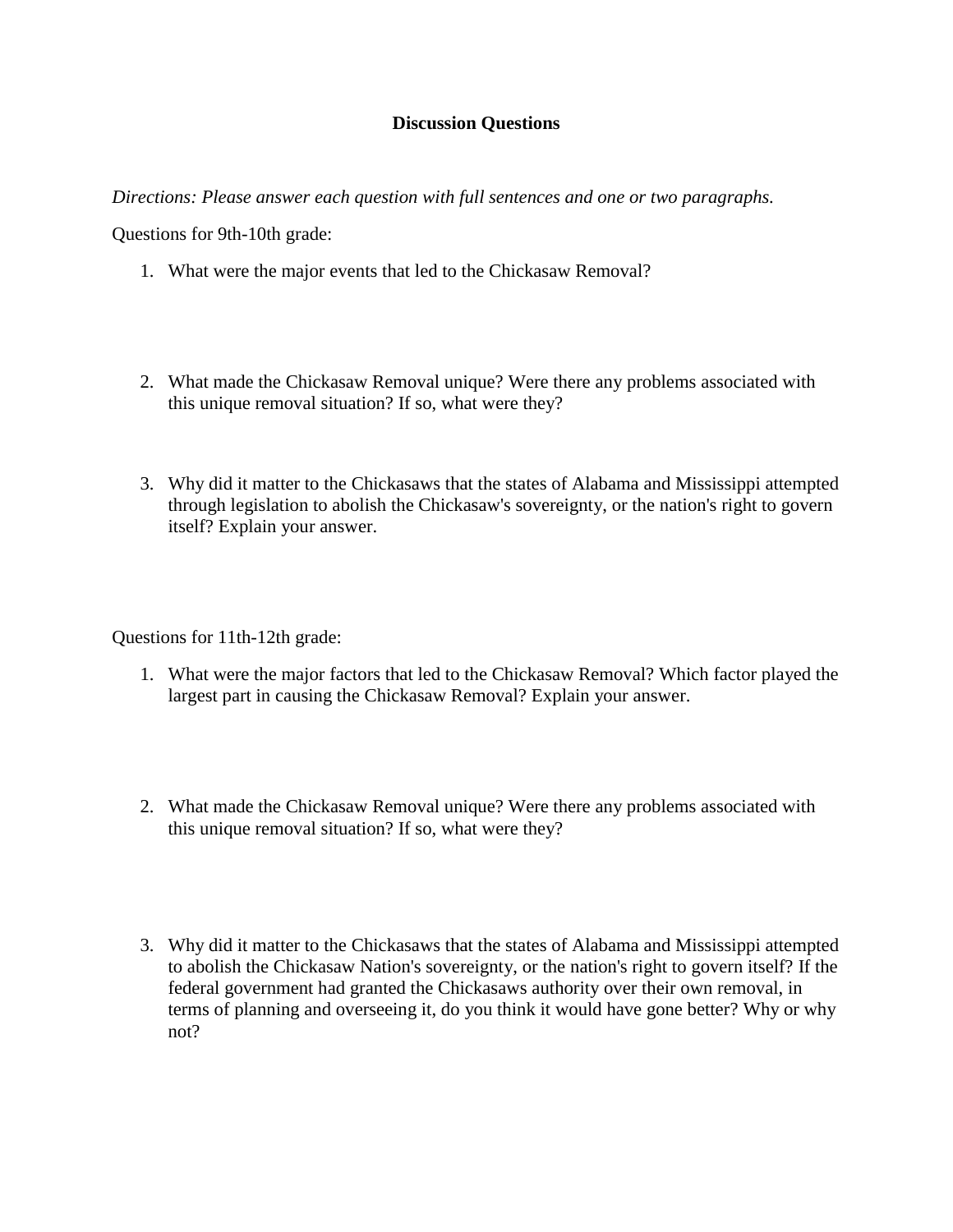# **Unit Test Questions**

#### **True-False:**

- 1. The Chickasaws paid for their own removal. \_\_\_\_\_\_\_\_\_\_\_\_\_\_\_\_\_\_\_\_\_\_\_\_\_\_\_\_\_\_\_\_\_\_
- 2. Major E.A. Hitchcock determined that the federal government and its contractors had defrauded the Chickasaws during their removal.
- 3. It took the Chickasaws thirteen years to complete their removal.
- 4. The relationship between whites and Chickasaws was very friendly just before removal.

#### **Multiple Choice**:

- 5. In what year did the Chickasaws begin their removal?
	- a) 1763

 $\overline{\phantom{a}}$ 

- b) 1818
- c) 1837
- d) 1845
- 6. Which piece of legislation prompted the removal of the Chickasaw Nation and other Native American tribes from the southeastern United States?
	- a) The Indian Removal Act
	- b) The Indian Relocation Act
	- c) The Indian Reorganization Act
	- d) The Proclamation of 1763
- 7. What word best describes the Chickasaws' reaction at learning that they must move to Indian Territory?
	- a) despairing
	- b) befuddled
	- c) joyful
	- d) apathetic